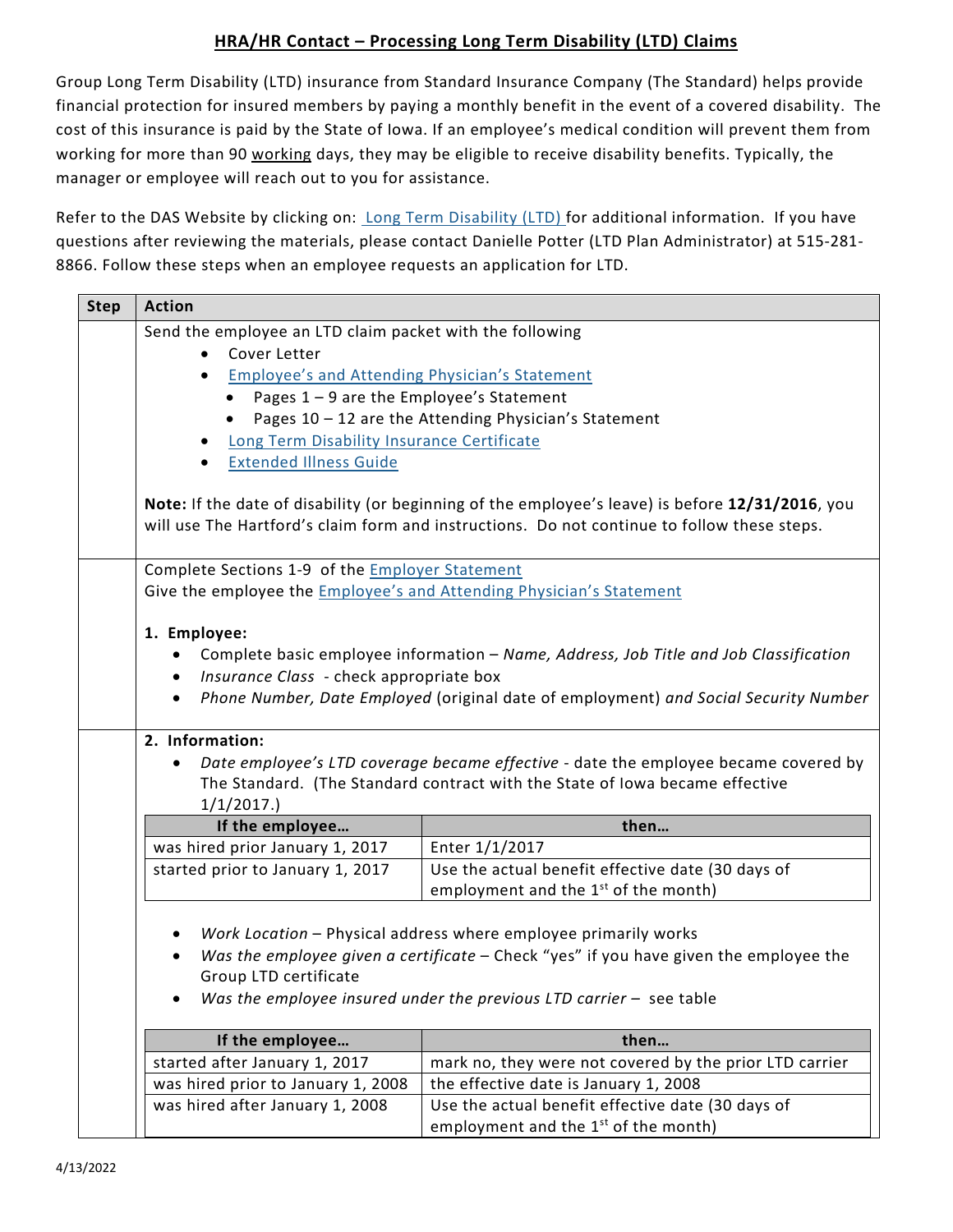| Employee's status on date disability commenced, Actively at Work - Check Yes or No<br>$\bullet$<br>Number of hours worked per week - employee's regular work schedule<br>$\bullet$<br>Last day of work before disability commenced - the last date that the employee worked<br>$\bullet$<br>Exempt or Non-Exempt - Check the appropriate box (eligible for overtime, check non-<br>$\bullet$<br>exempt; not eligible for overtime, check exempt)<br>Number of Hours worked on this day - indicate the number of hours that the employee<br>$\bullet$<br>worked on the last date from above<br>Have you considered allowing the claimant to work-talk with the manager to confirm if<br>$\bullet$<br>any alternatives were offered to the employee. If offers were made, describe in detail<br>what they were.<br>Is disability caused or contributed to by employment - Check Yes, No or Undetermined by<br>$\bullet$<br>logging into Via One for confirmation.<br>Has the employee filed a Workers' Compensation claim - Check Yes, No or Don't Know<br>$\bullet$<br>based on answer from Via One. If you do not have Via One you can skip answering the<br>work comp questions.<br>Claim number and Date of Injury - If there is a claim, provide the claim number and date<br>$\bullet$<br>of injury.<br>Phone number and Person to Contact - Contact Sedgwick for the claim representative's<br>name. |  |  |
|-----------------------------------------------------------------------------------------------------------------------------------------------------------------------------------------------------------------------------------------------------------------------------------------------------------------------------------------------------------------------------------------------------------------------------------------------------------------------------------------------------------------------------------------------------------------------------------------------------------------------------------------------------------------------------------------------------------------------------------------------------------------------------------------------------------------------------------------------------------------------------------------------------------------------------------------------------------------------------------------------------------------------------------------------------------------------------------------------------------------------------------------------------------------------------------------------------------------------------------------------------------------------------------------------------------------------------------------------------------------------------------------------------------|--|--|
| Is employment now terminated or scheduled for termination - Check appropriate box. If<br>$\bullet$<br>yes, indicate date and reason for termination on form.                                                                                                                                                                                                                                                                                                                                                                                                                                                                                                                                                                                                                                                                                                                                                                                                                                                                                                                                                                                                                                                                                                                                                                                                                                              |  |  |
| 3. Salary at Time of Disability:                                                                                                                                                                                                                                                                                                                                                                                                                                                                                                                                                                                                                                                                                                                                                                                                                                                                                                                                                                                                                                                                                                                                                                                                                                                                                                                                                                          |  |  |
| Employee pay is based on - Check Hourly or Annual Salary. Then check Bi-weekly, Basic<br>Yearly or Basic Hourly Earnings and enter appropriate amounts. Note: You only need to<br>select one option.<br>Date of last increase and Earnings prior to increase - Indicate date and amount of<br>increase from payroll system.<br>Additional income - If employee received shift differential, longevity pay, subsistence<br>$\bullet$<br>allowance or lead worker pay, check appropriate box.                                                                                                                                                                                                                                                                                                                                                                                                                                                                                                                                                                                                                                                                                                                                                                                                                                                                                                               |  |  |
| 4. Compensation for Period After Disability:                                                                                                                                                                                                                                                                                                                                                                                                                                                                                                                                                                                                                                                                                                                                                                                                                                                                                                                                                                                                                                                                                                                                                                                                                                                                                                                                                              |  |  |
| Sick Pay/Salary Continuation - Column 1: Check timesheet for the actual date sick leave<br>will end (not the end of the pay period). Column 2: Indicate amount/rate (number of<br>hours of sick leave used on date listed in the first column/current hourly pay.<br>NOTE: Do not include vacation time.<br>Wages/salary, earned after disability - If the employee is working part-time enter the<br>٠<br>amount. If they are not working, indicate N/A.                                                                                                                                                                                                                                                                                                                                                                                                                                                                                                                                                                                                                                                                                                                                                                                                                                                                                                                                                 |  |  |
| Note: Employees on paid leave may still receive pay increases                                                                                                                                                                                                                                                                                                                                                                                                                                                                                                                                                                                                                                                                                                                                                                                                                                                                                                                                                                                                                                                                                                                                                                                                                                                                                                                                             |  |  |
| 5. Deductible Income/Benefits from Other Sources:                                                                                                                                                                                                                                                                                                                                                                                                                                                                                                                                                                                                                                                                                                                                                                                                                                                                                                                                                                                                                                                                                                                                                                                                                                                                                                                                                         |  |  |
| You may not be able to answer all of the questions in the table. If you are unable to do so, check<br>the box "Don't know" and move to the next section.                                                                                                                                                                                                                                                                                                                                                                                                                                                                                                                                                                                                                                                                                                                                                                                                                                                                                                                                                                                                                                                                                                                                                                                                                                                  |  |  |
| Social Security<br>Workers' Compensation<br>Other                                                                                                                                                                                                                                                                                                                                                                                                                                                                                                                                                                                                                                                                                                                                                                                                                                                                                                                                                                                                                                                                                                                                                                                                                                                                                                                                                         |  |  |